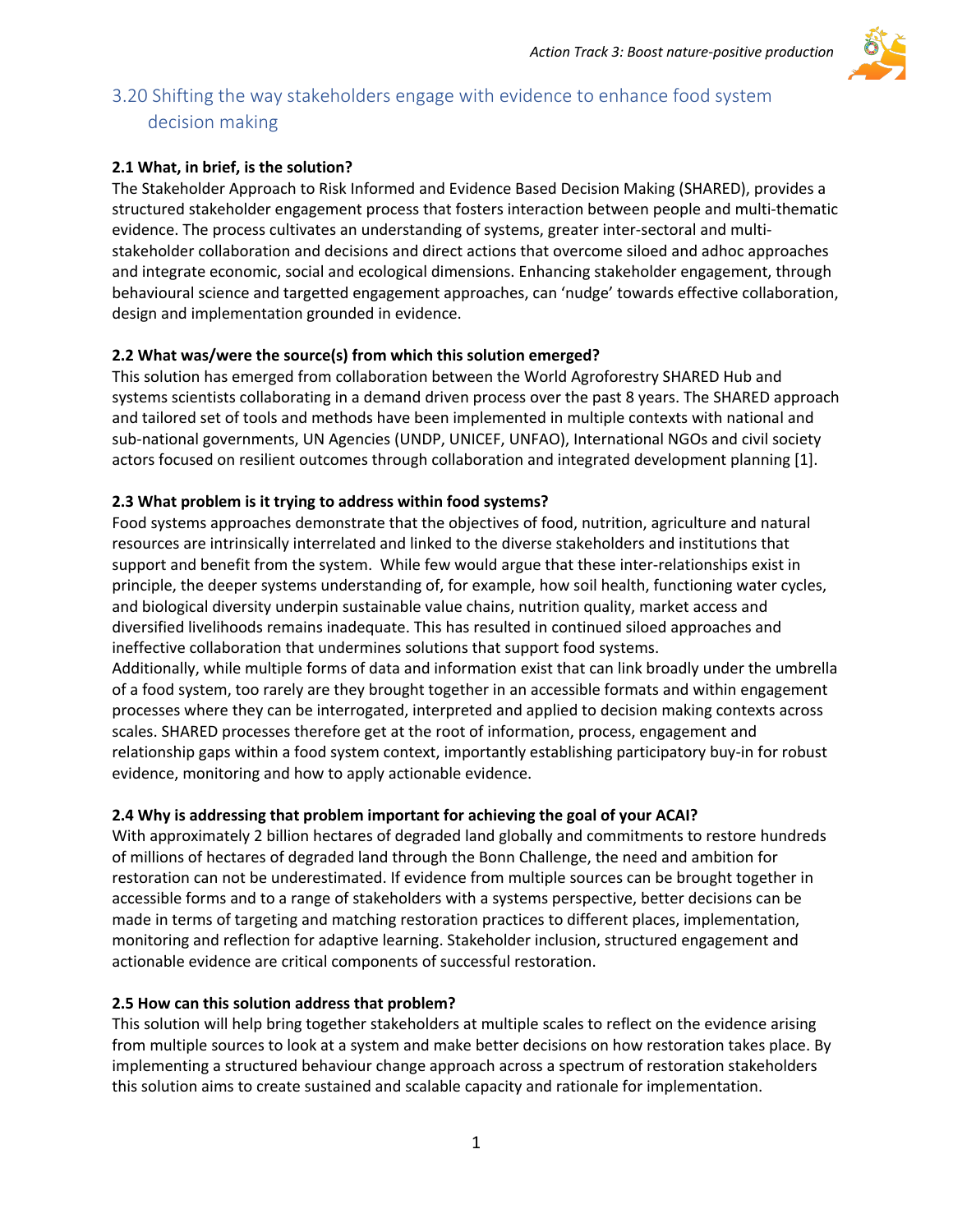

### **Example of Sub-national Resilience Planning in Kenya**

Three devolved county governments in Kenya (Laikipia, Turkana and Makueni) invited the SHARED Hub to support integrated development planning with an emphasis on resilience, food systems, and landscape restoration that align with national priorities (Kenya 2030), continental priorities (Africa 2063) and global Sustainable Development Goals. Relevant ministries, NGOS, civil society actors, UN agencies and community members, were engaged in structured and inclusive strategic planning processes that a) introduced evidence-based decision making and the role of evidence in setting priorities to address root causes of development challenges; b) created an evidence culture, bridging sectoral evidence sources (land health, production and trade, nutrition, education, health, water, etc.) and implications; c) used human centre approaches to interact with socio-ecological evidence and co-design and build a multitheme evidence base (decision dashboards); d) enhanced skills for interpreting different data and its management; e) used community prioritization processes as a key source of evidence.

These in-depth evidence engagement processes opened the door to change governance policy and planning processes and how investments are prioritised and committed. Turkana County used the SHARED methodology and a tailored set of structured approaches to run their design process for the five-year Integrated Development Plan [2,3]. In Laikipia County, through the SHARED engagement process, evidence was used to the understand and track food systems elements (food production, nutrition, local and regional trade, and land health) for planning purposes across multiple ministries resulting in a novel interactive decision support system to visualise and interograte food flows in the County [4]. In Makueni County, through the SHARED co-design process, dedicated county data and statistical officers, were adaptively trained to lead the process of evidence collection and guiding interpretation needs to co-produce a Makueni decision dashboard and resource hub for the County as a dedicated user designed restoration planning and implementation tool [5].

In each case, ensuring sustainability is a key criteria of the SHARED approach, with stakeholders in a contextual setting identifies early on, to be trained and lead on engagement processes and interpretation and value of evidence. This ensures scaling, via peer learning and nudge incentives, to a wide range of decision making processes and could be actioned and lead by the county governments after initial capacity building and training processes.

#### **Scaling national and regional restoration and livelihoods**

Funded by the European Union, Regreening Africa is an ambitious five-year project that seeks to reverse land degradation, enhance food security and positively influence 500,000 households, across one million hectares in eight countries by incorporating trees into agricultural and pastoral landscapes. The project uses the SHARED approach for joint reflection and learning missions (JRLMs) to create an innovative and inclusive monitoring, reflection and learning approach for Non-Governmental Organisations (NGOs), World Agroforestry scientists, government and other partners engaged in oversight at the national level to interact with real time evidence for action planning on scaling restoration efforts [6]. Stakeholders engage with communities for experiential insights followed by interaction with multithematic and visually accessible " evidence walls" (household data, land health data, value chain data, nursery and tree nursery and tree planting data) to adapt annual scaling strategies and implementation plans (actionability and impact). More recently, local stakeholders have been interacting with and inputting data to a Regreening App used on mobile phones. Stakeholders engaging with evidence links science, implementation and governance. The use of JRLMs are being scaled to multiple other projects, can be adapted to different situations and can be implemented by other partners (sustainability) once capacity is built.

# **2.6 Why does this solution align to the definition and criteria for a 'game changing solution' developed by the Summit?**

Answered under 2.5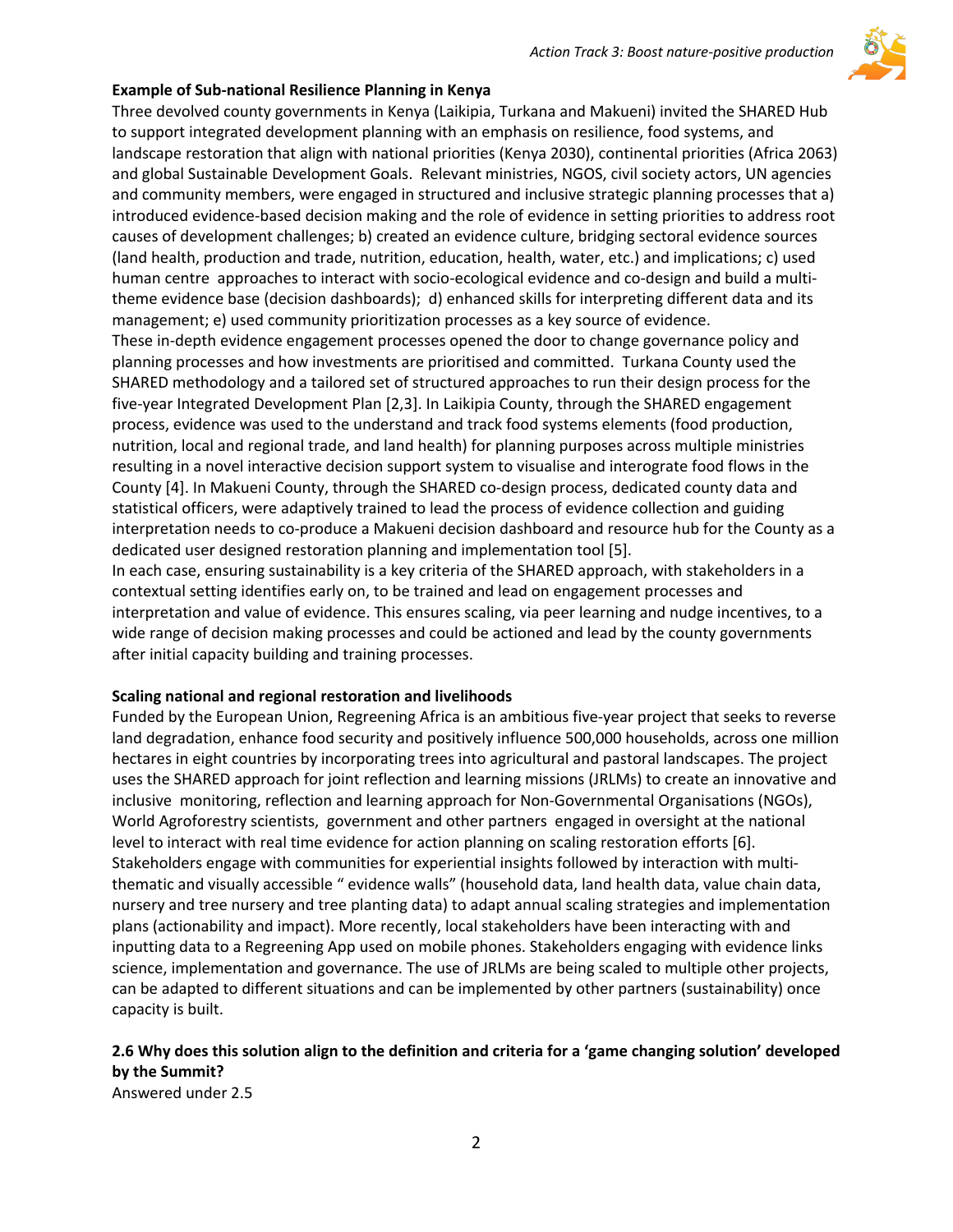

See references at end of document - linked to section 2.5

### **2.8 What is the current and/or likely political support for this idea?**

Different national and sub-national ministries (e.g. Agriculture, Environment) have been engaged in this approach in Kenya, Rwanda Ethiopia, Niger, Senegal, Ghana, Mali, Sri Lanka, India and with International NGOs in these countries (World Vision, Care, Catholic Relief Services, Oxfam, Sahel Eco). In order to apply the SHARED approach, an initial needs assessment, analysis of stakeholder landscape and interactions and targetted relationship building allow for ensuring the most practical and sustainable political entry point. As a methodology that works across sectors, this means support often can be leveraged via political entities engaged in cross-sectoral planning or integration functions. Support for this approach has been recorded from Turkana County in Kenya [7, 2] and the SHARED approach was used to develop the Agroforestry Strategy in Kenya in 2020. SHARED is now being applied to develop exemplar landscapes in Oromia, Ethiopia and Andra Pradesh, India.

### **2.9 Are there certain contexts for which this solution is particularly well suited, or, conversely, contexts for which it is not well-suited at all?**

The approach is practical at all scales and is particularly well suited in government and intergovernmental planning processes that are open to building inclusive, collaborative and evidence based processes for decision making.

### **2.10 Who are the key stakeholders to be further involved in the process of developing and refining the solution idea?**

Further development, refinement and methodical innovation of the SHARED process will take place with a range of partners including national and sub-national governments, CBOs, NGOs, research partners and platforms such as the ICRAF led Restoration TPP.

### References:

- 1. https://www.worldagroforestry.org/shared
- 2. Turkana County Government (2018) Turkana County Integrated Development Plan, 2018-2022. https://turkana.go.ke/wp
	- content/uploads/2020/08/Final\_Turkana\_CIDP\_Book\_V7\_22\_12\_2018-1.pdf
- 3. Vågen, T.-G., Winowiecki, L. A., Neely, C., Chesterman, S., and Bourne, M.: Spatial assessments of soil organic carbon for stakeholder decision-making – a case study from Kenya, SOIL, 4, 259- 266, https://doi.org/10.5194/soil-4-259-2018, 2018.
- 4. Laikipia resilience Diagnostics Tool http://landscapeportal.org/laikipiaRDT/
- 5. Bourne, M., T.Vagen, L.A. Winowiecki, F. Musili, J. Mumina, C. Magaju, S. Chesterman. 2020. Summary of stakeholder and cross-sectoral engagement process with Makueni County Government and partners to co-design interaction with socio-ecological evidence for targeting land restoration investments. World Agroforestry. Nairobi. https://www.worldagroforestry.org/output/summary-stakeholder-and-cross-sectoralengagement-process-makueni-county-government-and
- 6. Neely, C., Bourne, M., Chesterman, S., Chomba, S. (2019) Regreening Africa: Joint reflection and learning missions synthesis report. World Agroforestry (ICRAF), Nairobi. https://regreeningafrica.org/wp-content/uploads/2019/10/JRLM-Synthesis-Report.pdf